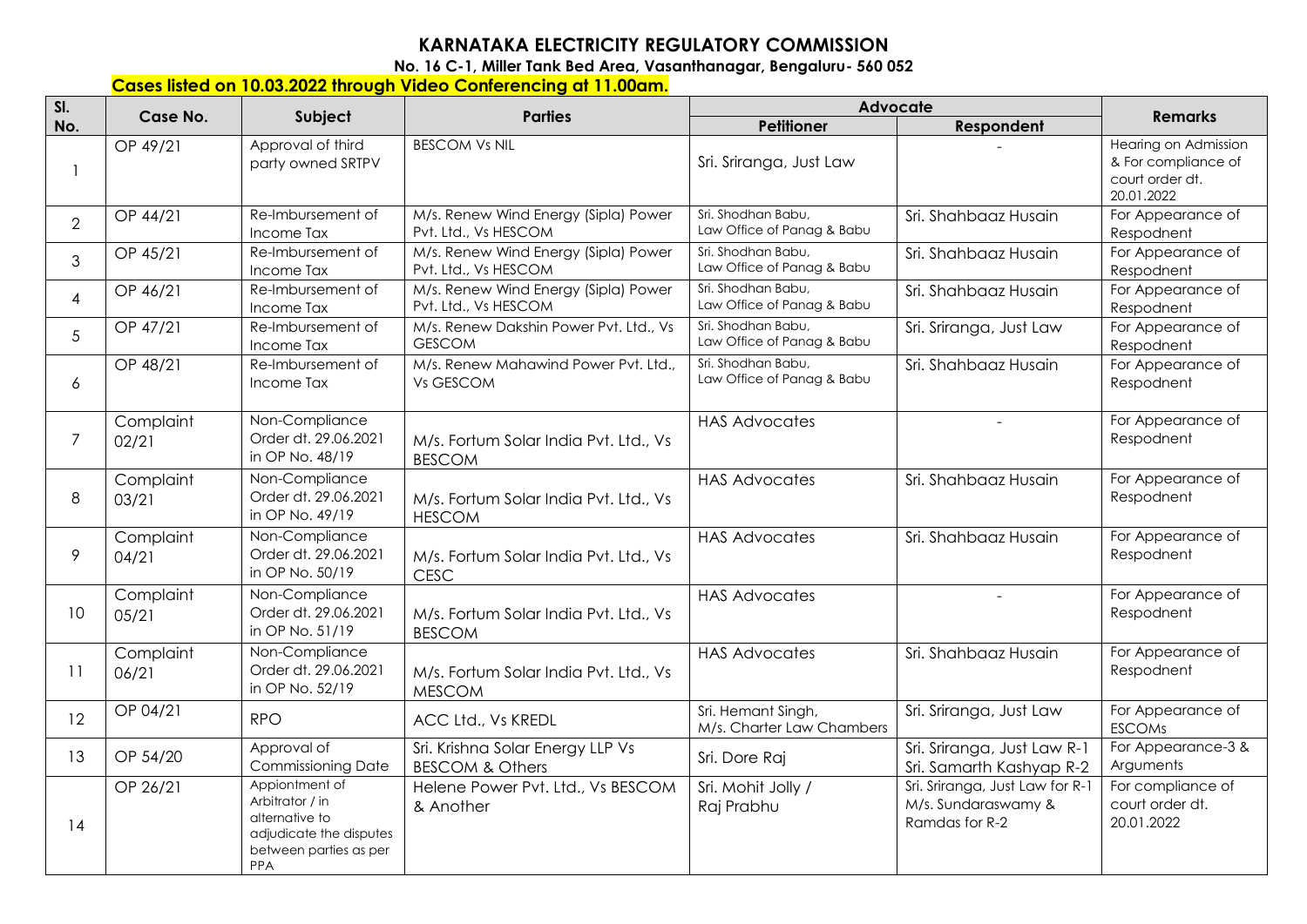| 15             | OP 39/21<br>Payment         |                                                        |                                       | M/s. Maris Power Supply Company<br>Pvt. Ltd., Vs HESCOM         | Sri. M.S. Raghvendra<br>Prasad                |                                                                                                              | Sri. Shahbaaz Husain                                                | For Objections &<br>Compliance of court<br>order dt. 28.01.2022     |
|----------------|-----------------------------|--------------------------------------------------------|---------------------------------------|-----------------------------------------------------------------|-----------------------------------------------|--------------------------------------------------------------------------------------------------------------|---------------------------------------------------------------------|---------------------------------------------------------------------|
| 16             | SRTPV<br>OP 13/18           |                                                        |                                       | Frank John Baptist Vs BESCOM &<br>Another                       | M/s.Srinivas & Badri<br>Counsels              |                                                                                                              | Sri. Sriranga,<br>Just Law R-1                                      | For filing brief<br>synopsis / written<br>submission &<br>Arguments |
| 17             | RP 05/19                    | Review of order dt. in<br>05.12.2017 in OP<br>No.45/17 |                                       | Mahur Foods and Beverages Vs<br><b>GESCOM</b>                   | Sri. Shridhar Prabhu,<br>Navayana Law Offices |                                                                                                              | Sri. Murugesh V Charati                                             | For filing brief<br>synopsis / written<br>submission &<br>Arguments |
| 18             | RP 06/19                    | Review of order dt. in<br>12.12.2017 in OP<br>No.27/17 |                                       | Bhagyodaya Motors Pvt. Ltd., Vs<br><b>GESCOM</b>                | Sri. Shridhar Prabhu,<br>Navayana Law Offices |                                                                                                              | Sri. Murugesh V Charati                                             | For filing brief<br>synopsis / written<br>submission &<br>Arguments |
| 19             | OP 44/20                    | Payment                                                |                                       | M/s. Tadas Wind Energy Pvt. Ltd., Vs<br><b>HESCOM</b>           | Neeti Niyaman                                 |                                                                                                              | Sri Shahbaaz Hussain                                                | For Compliance of<br>court order dt.<br>28.01.2022 &<br>Arguments   |
| 20             | OP 45/19                    | Backing down of<br>Generation                          |                                       | National Solar Energy Federation of<br>India Vs KSLDC & Another | Smt. Poonam Patil                             |                                                                                                              | Sri. Shahbaaz Husain R-<br>1,2                                      | For Arguments                                                       |
| 21             | OP 21/21                    | <b>DSM Charges</b>                                     |                                       | Acciona Energy India Pvt. Ltd., &<br>Others Vs SLDC & Others    | Deepak Bhaskar &<br>Associates                |                                                                                                              | Sri. Sriranga, Just Law R-<br>1,2<br>Sri. Raghuram Cadambi<br>$R-3$ | For Arguments                                                       |
|                | <b>Detailed information</b> |                                                        |                                       |                                                                 |                                               |                                                                                                              |                                                                     |                                                                     |
| SI. No.        | Case No.                    |                                                        |                                       | Name and Phone No.                                              |                                               | <b>Email ID</b>                                                                                              |                                                                     |                                                                     |
| $\mathbf{1}$   | OP 49/21                    |                                                        |                                       | Just Law - 82770 50748                                          |                                               | sumana@justlaw.co.in, deepthi@justlaw.co.in<br>medha@justlaw.co.in                                           |                                                                     |                                                                     |
|                | OP 44/21 to OP 48/21        |                                                        |                                       | Shodhan Babu.A.M. - 88614 68866                                 |                                               | mannat@lawchambersofsg.com.shodhan@pblawoffices.com                                                          |                                                                     |                                                                     |
| $\overline{2}$ |                             |                                                        |                                       | Just Law - 82770 50748                                          |                                               | sumana@justlaw.co.in, deepthi@justlaw.co.in                                                                  |                                                                     |                                                                     |
|                |                             |                                                        |                                       | Sri. Shahbaaz Hussain - 80509 44340                             |                                               | medha@justlaw.co.in, stephania@precinctlegal.com                                                             |                                                                     |                                                                     |
|                | Complaint No. 02/21 to      |                                                        |                                       | Sri. Nitish Gupta - 96435 94981                                 |                                               | nitish.gupta@hsalegal.com, charitha.v@maclaw.in<br>saurobroto.dutta@hsalegal.com,nishant.talwar@hsalegal.com |                                                                     |                                                                     |
| 3              | Complaint No. 06/21         |                                                        |                                       | Charitha - 81470 05575<br>Sri. Shahbaaz Hussain - 80509 44340   |                                               | stephania@precinctlegal.com                                                                                  |                                                                     |                                                                     |
|                | OP 04/21                    |                                                        |                                       | Sri. Naman Srivastava - 85271 90234                             |                                               | hemant@charter.law, desk@charter.law                                                                         |                                                                     |                                                                     |
| 4              |                             |                                                        |                                       | Just Law - 82770 50748                                          |                                               | sumana@justlaw.co.in, deepthi@justlaw.co.in                                                                  |                                                                     |                                                                     |
|                |                             |                                                        |                                       |                                                                 |                                               | medha@justlaw.co.in                                                                                          |                                                                     |                                                                     |
|                | OP 54/20                    |                                                        |                                       | Sri. Dore Raj - 97438 97941<br>Just Law - 82770 50748           |                                               | doreraj84@gmail.com                                                                                          |                                                                     |                                                                     |
| 5              |                             |                                                        |                                       |                                                                 |                                               | sumana@justlaw.co.in, deepti@justlaw.co.in                                                                   |                                                                     |                                                                     |
|                |                             |                                                        | Sri. Murugesh V Charati - 96634 98002 |                                                                 | medha@justlaw.co.in, lathass09@gmail.com      |                                                                                                              |                                                                     |                                                                     |
| 6              | OP 26/21                    |                                                        |                                       | Sri. Mohit Jolly / Raj Prabhu - 98453 74768                     |                                               | mohitjollyadv@gmail.com                                                                                      |                                                                     |                                                                     |
|                |                             |                                                        |                                       | Just Law - 82770 50748                                          |                                               |                                                                                                              | sumana@justlaw.co.in, deepthi@justlaw.co.in                         |                                                                     |